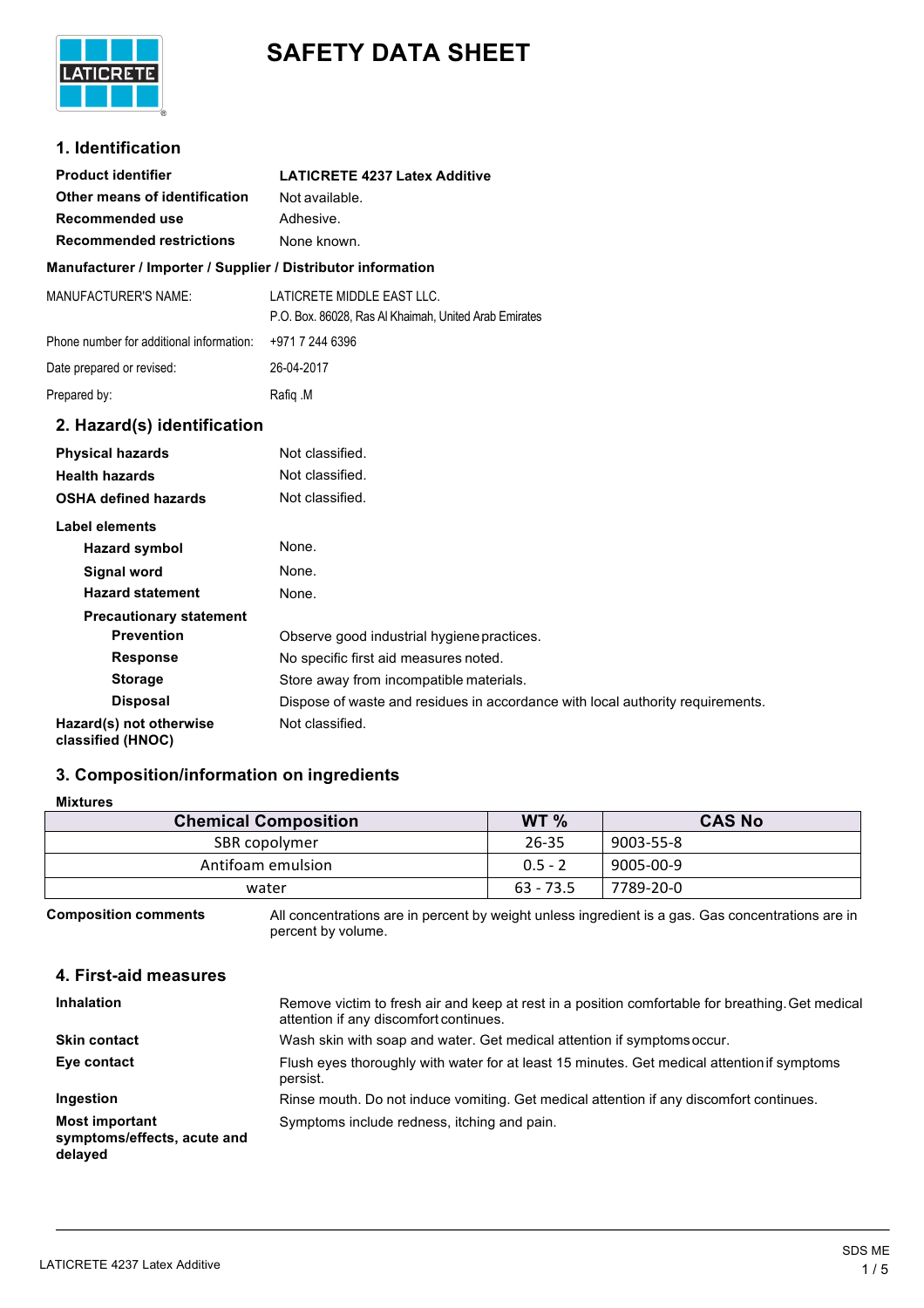| Indication of immediate<br>medical attention and special<br>treatment needed | Treat symptomatically.                                                                                                                                                                                                                            |  |
|------------------------------------------------------------------------------|---------------------------------------------------------------------------------------------------------------------------------------------------------------------------------------------------------------------------------------------------|--|
| <b>General information</b>                                                   | Ensure that medical personnel are aware of the material(s) involved, and take precautions to<br>protect themselves.                                                                                                                               |  |
| 5. Fire-fighting measures                                                    |                                                                                                                                                                                                                                                   |  |
|                                                                              |                                                                                                                                                                                                                                                   |  |
| Suitable extinguishing media<br>Unsuitable extinguishing<br>media            | Alcohol resistant foam. Water fog. Dry chemical powder. Carbon dioxide (CO2).<br>Do not use water jet as an extinguisher, as this will spread the fire.                                                                                           |  |
| Specific hazards arising from<br>the chemical                                | During fire, gases hazardous to health may be formed.                                                                                                                                                                                             |  |
| Special protective equipment<br>and precautions for firefighters             | Self-contained breathing apparatus and full protective clothing must be worn in case of fire.                                                                                                                                                     |  |
| <b>Fire-fighting</b><br>equipment/instructions                               | In case of fire and/or explosion do not breathe fumes. Move containers from fire area if you can do<br>so without risk. Use water spray to cool unopened containers.                                                                              |  |
| 6. Accidental release measures                                               |                                                                                                                                                                                                                                                   |  |
| Personal precautions,<br>protective equipment and<br>emergency procedures    | Wear appropriate protective equipment and clothing during clean-up. Ensure adequate ventilation.<br>Local authorities should be advised if significant spillages cannot be contained.                                                             |  |
| <b>Methods and materials for</b><br>containment and cleaning up              | Large Spills: Stop the flow of material, if this is without risk. Dike the spilled material, where this is<br>possible. Absorb in vermiculite, dry sand or earth and place into containers. Following product<br>recovery, flush area with water. |  |
|                                                                              | Small Spills: Wipe up with absorbent material (e.g. cloth, fleece). Clean surface thoroughly to<br>remove residual contamination.                                                                                                                 |  |
|                                                                              | Never return spills in original containers for re-use. For waste disposal, see Section 13 of the SDS.                                                                                                                                             |  |
| <b>Environmental precautions</b>                                             | Environmental manager must be informed of all major releases.                                                                                                                                                                                     |  |
| 7. Handling and storage                                                      |                                                                                                                                                                                                                                                   |  |
| <b>Precautions for safe handling</b>                                         | Do not breathe mist or vapor. Do not get in eyes, on skin, on clothing. Usewith adequate<br>ventilation. Wear appropriate personal protective equipment. Observe good industrial hygiene<br>practices.                                            |  |
| Conditions for safe storage,<br>including any incompatibilities              | Keep container tightly closed. Store in a cool and well-ventilated place.                                                                                                                                                                         |  |
| 8. Exposure controls/personal protection                                     |                                                                                                                                                                                                                                                   |  |
| <b>Occupational exposure limits</b>                                          | No exposure limits noted foringredient(s).                                                                                                                                                                                                        |  |
| <b>Biological limit values</b>                                               | No biological exposure limits noted for the ingredient(s).                                                                                                                                                                                        |  |
| Appropriate engineering<br>controls                                          | Provide adequate ventilation and minimize the risk of inhalation of vapors.                                                                                                                                                                       |  |
| Individual protection measures, such as personal protective equipment        |                                                                                                                                                                                                                                                   |  |
| <b>Eye/face protection</b>                                                   | Risk of contact: Wear protective gloves and goggles/face shield.                                                                                                                                                                                  |  |
| <b>Skin protection</b>                                                       |                                                                                                                                                                                                                                                   |  |
| <b>Hand protection</b>                                                       | Wear appropriate chemical resistant gloves.                                                                                                                                                                                                       |  |
| Other                                                                        | Wear appropriate chemical resistant clothing.                                                                                                                                                                                                     |  |
| <b>Respiratory protection</b>                                                | In case of insufficient ventilation, wear suitable respiratory equipment.                                                                                                                                                                         |  |
| <b>Thermal hazards</b>                                                       | Wear appropriate thermal protective clothing, when necessary.                                                                                                                                                                                     |  |
| <b>General hygiene</b><br>considerations                                     | Always observe good personal hygiene measures, such as washing after handling the material<br>and before eating, drinking, and/or smoking. Routinely wash work clothing and protective<br>equipment to remove contaminants.                       |  |
| 9. Physical and chemical properties                                          |                                                                                                                                                                                                                                                   |  |
| Appearance                                                                   | Liquid.                                                                                                                                                                                                                                           |  |
| <b>Physical state</b>                                                        | Liquid.                                                                                                                                                                                                                                           |  |

| <b>Appourance</b>     | Liyuiu.        |  |
|-----------------------|----------------|--|
| <b>Physical state</b> | Liquid.        |  |
| Form                  | Liquid.        |  |
| Color                 | White          |  |
| Odor                  | Slight.        |  |
| <b>Odor threshold</b> | Not available. |  |
| pH                    | $9 - 10$       |  |
|                       |                |  |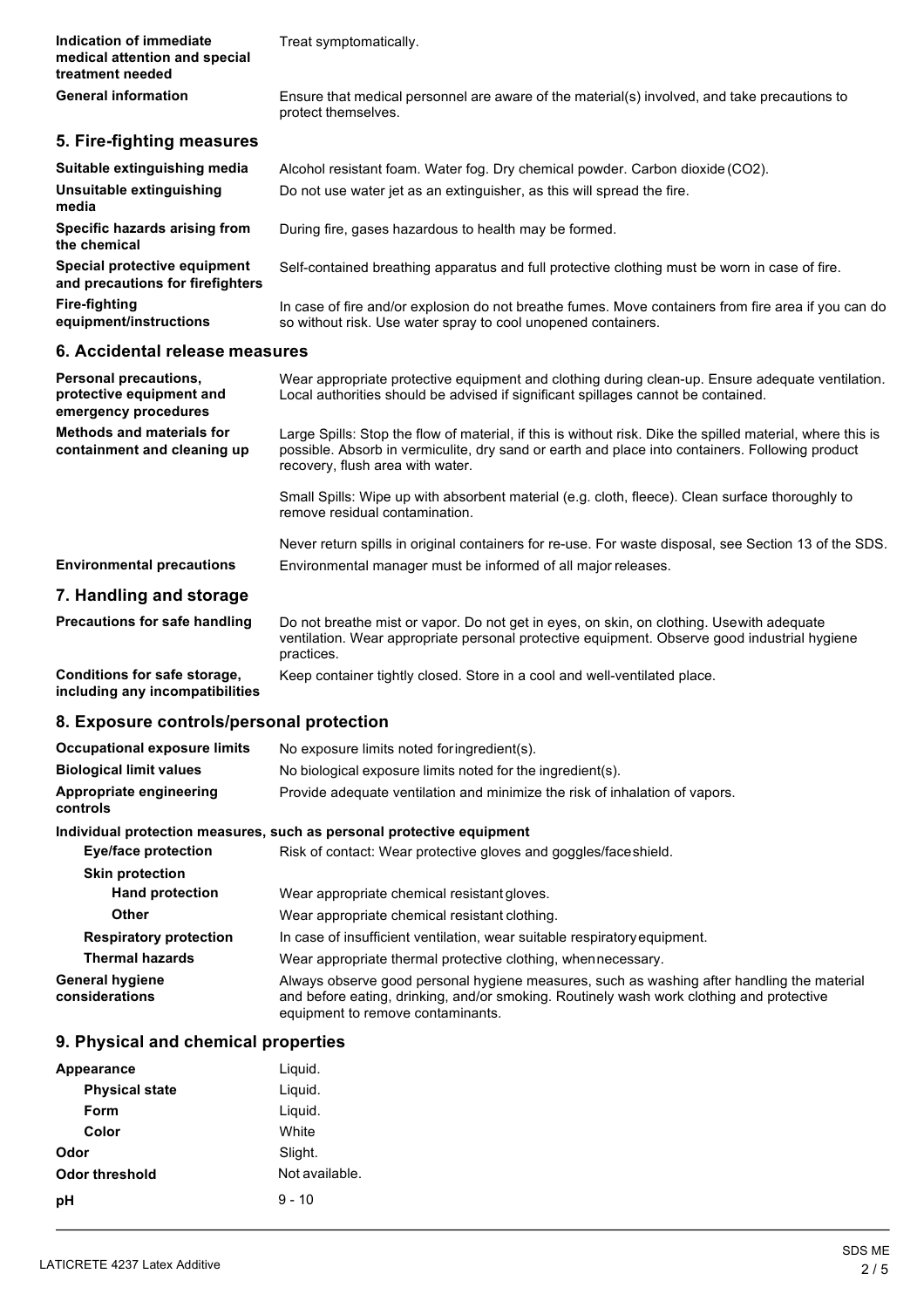| Melting point/freezing point                      | 32 °F (0 $^{\circ}$ C) |
|---------------------------------------------------|------------------------|
| Initial boiling point and boiling<br>range        | 212 °F (100 °C)        |
| <b>Flash point</b>                                | Not available.         |
| <b>Evaporation rate</b>                           | Not available.         |
| Flammability (solid, gas)                         | Not available.         |
| Upper/lower flammability or explosive limits      |                        |
| <b>Flammability limit - lower</b><br>(%)          | Not available.         |
| <b>Flammability limit - upper</b><br>$(\%)$       | Not available.         |
| Explosive limit - lower (%)                       | Not available.         |
| Explosive limit - upper (%)                       | Not available.         |
| Vapor pressure                                    | Not available.         |
| Vapor density                                     | Not available.         |
| <b>Relative density</b>                           | 0.99                   |
| Solubility(ies)                                   | Soluble in water.      |
| <b>Partition coefficient</b><br>(n-octanol/water) | Not available.         |
| <b>Auto-ignition temperature</b>                  | Not available.         |
| <b>Decomposition temperature</b>                  | Not available.         |
| <b>Viscosity</b>                                  | Not available.         |
|                                                   |                        |

# **10. Stability and reactivity**

| <b>Reactivity</b>                            | The product is stable and non reactive under normal conditions of use, storage and transport. |
|----------------------------------------------|-----------------------------------------------------------------------------------------------|
| <b>Chemical stability</b>                    | Material is stable under normal conditions.                                                   |
| <b>Possibility of hazardous</b><br>reactions | No dangerous reaction known under conditions of normal use.                                   |
| <b>Conditions to avoid</b>                   | Heat, flames and sparks.                                                                      |
| Incompatible materials                       | Oxidizing agents.                                                                             |
| <b>Hazardous decomposition</b><br>products   | Carbon dioxide (CO2). Carbon monoxide.                                                        |

# **11. Toxicological information**

# **Information on likely routes of exposure**

| Ingestion                                                                          | May cause discomfort if swallowed.                                          |
|------------------------------------------------------------------------------------|-----------------------------------------------------------------------------|
| <b>Inhalation</b>                                                                  | In high concentrations, vapors may be irritating to the respiratory system. |
| <b>Skin contact</b>                                                                | May cause skin irritation.                                                  |
| Eye contact                                                                        | May cause eye irritation.                                                   |
| Symptoms related to the<br>physical, chemical and<br>toxicological characteristics | Symptoms include redness, itching and pain.                                 |

## **Information on toxicological effects**

| <b>Acute toxicity</b>                               | May cause discomfort if swallowed.                                                                                  |
|-----------------------------------------------------|---------------------------------------------------------------------------------------------------------------------|
| <b>Skin corrosion/irritation</b>                    | May cause skin irritation on prolonged or repeated contact.                                                         |
| Serious eye damage/eye<br>irritation                | May cause eye irritation on direct contact.                                                                         |
| <b>Respiratory sensitization</b>                    | No data available.                                                                                                  |
| <b>Skin sensitization</b>                           | Not a skin sensitizer.                                                                                              |
| Germ cell mutagenicity                              | No data available to indicate product or any components present at greater than 0.1% are<br>mutagenic or genotoxic. |
| Carcinogenicity                                     | This product is not considered to be a carcinogen by IARC, ACGIH, NTP, or OSHA.                                     |
| <b>Reproductive toxicity</b>                        | No data available.                                                                                                  |
| Specific target organ toxicity -<br>single exposure | No data available.                                                                                                  |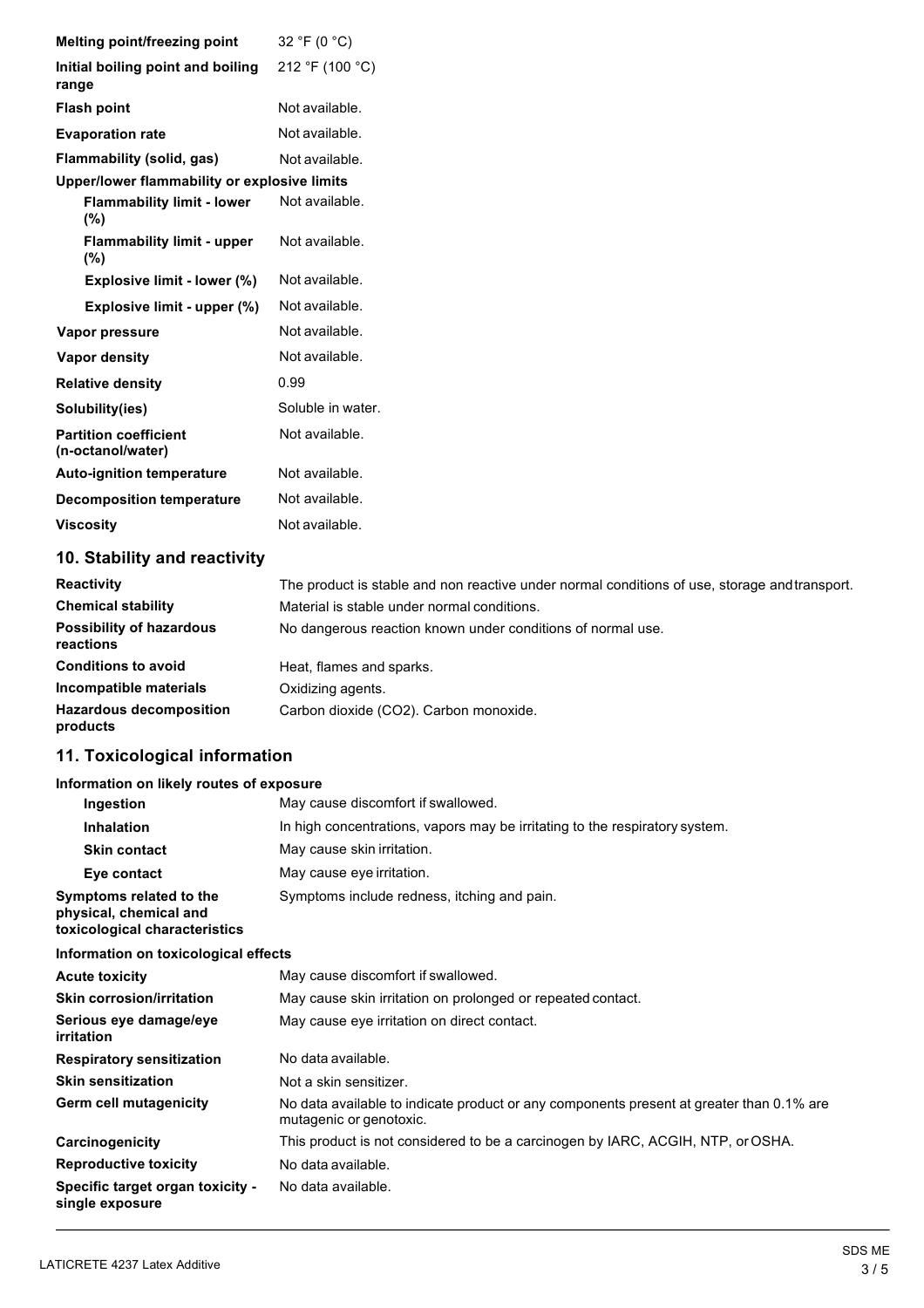| Specific target organ toxicity -<br>repeated exposure | No data available.                                                                                                                                                                                    |
|-------------------------------------------------------|-------------------------------------------------------------------------------------------------------------------------------------------------------------------------------------------------------|
| <b>Aspiration hazard</b>                              | Not classified.                                                                                                                                                                                       |
| <b>Chronic effects</b>                                | No data available.                                                                                                                                                                                    |
| 12. Ecological information                            |                                                                                                                                                                                                       |
| <b>Ecotoxicity</b>                                    | The product is not classified as environmentally hazardous. However, this does not exclude the<br>possibility that large or frequent spills can have a harmful or damaging effect on the environment. |
| Persistence and degradability                         | No data is available on the degradability of this product.                                                                                                                                            |
| <b>Bioaccumulative potential</b>                      | No data available for this product.                                                                                                                                                                   |
| <b>Mobility in soil</b>                               | The product is soluble in water.                                                                                                                                                                      |
| Other adverse effects                                 | No other adverse environmental effects (e.g. ozone depletion, photochemical ozone creation<br>potential, endocrine disruption, global warming potential) are expected from this component.            |

## **13. Disposal considerations**

| <b>Disposal instructions</b>             | Collect and reclaim or dispose in sealed containers at licensed waste disposal site. Dispose of<br>contents/container in accordance with local/regional/national/international regulations.                      |
|------------------------------------------|------------------------------------------------------------------------------------------------------------------------------------------------------------------------------------------------------------------|
| Hazardous waste code                     | The waste code should be assigned in discussion between the user, the producer and the waste<br>disposal company.                                                                                                |
| Waste from residues / unused<br>products | Dispose of in accordance with local regulations.                                                                                                                                                                 |
| Contaminated packaging                   | Empty containers should be taken to an approved waste handling site for recycling or disposal.<br>Since emptied containers may retain product residue, follow label warnings even after container is<br>emptied. |

# **14. Transport information**

#### **DOT**

Not regulated as a hazardous material by DOT.

#### **IATA**

Not regulated as a dangerous good.

#### **IMDG**

Not regulated as a dangerous good.

**Transport in bulk according to Annex II of MARPOL 73/78 and the IBC Code** This substance/mixture is not intended to be transported in bulk.

# **15. Regulatory information**

**US federal regulations** This product is not known to be a "Hazardous Chemical" as defined by theOSHA Hazard Communication Standard, 29 CFR1910.1200.

## **TSCA Section 12(b) Export Notification (40 CFR 707, Subpt. D)**

Not regulated.

**US. OSHA Specifically Regulated Substances (29 CFR 1910.1001-1050)**

Not listed.

**CERCLA Hazardous Substance List (40 CFR 302.4)**

Not listed.

**Hazard** categories

**Superfund Amendments and Reauthorization Act of 1986 (SARA)** 

| <b>Hazard categories</b>  | Immediate Hazard - No  |
|---------------------------|------------------------|
|                           | Delayed Hazard - No    |
|                           | Fire Hazard - No       |
|                           | Pressure Hazard - No   |
|                           | Reactivity Hazard - No |
| <b>SARA 302 Extremely</b> | N٥                     |
| hazardous substance       |                        |

## **SARA 311/312 Hazardous** No **chemical**

**SARA 313 (TRI reporting)** Not regulated.

## **Other federal regulations**

## **Clean Air Act (CAA) Section 112 Hazardous Air Pollutants (HAPs) List**

Not regulated.